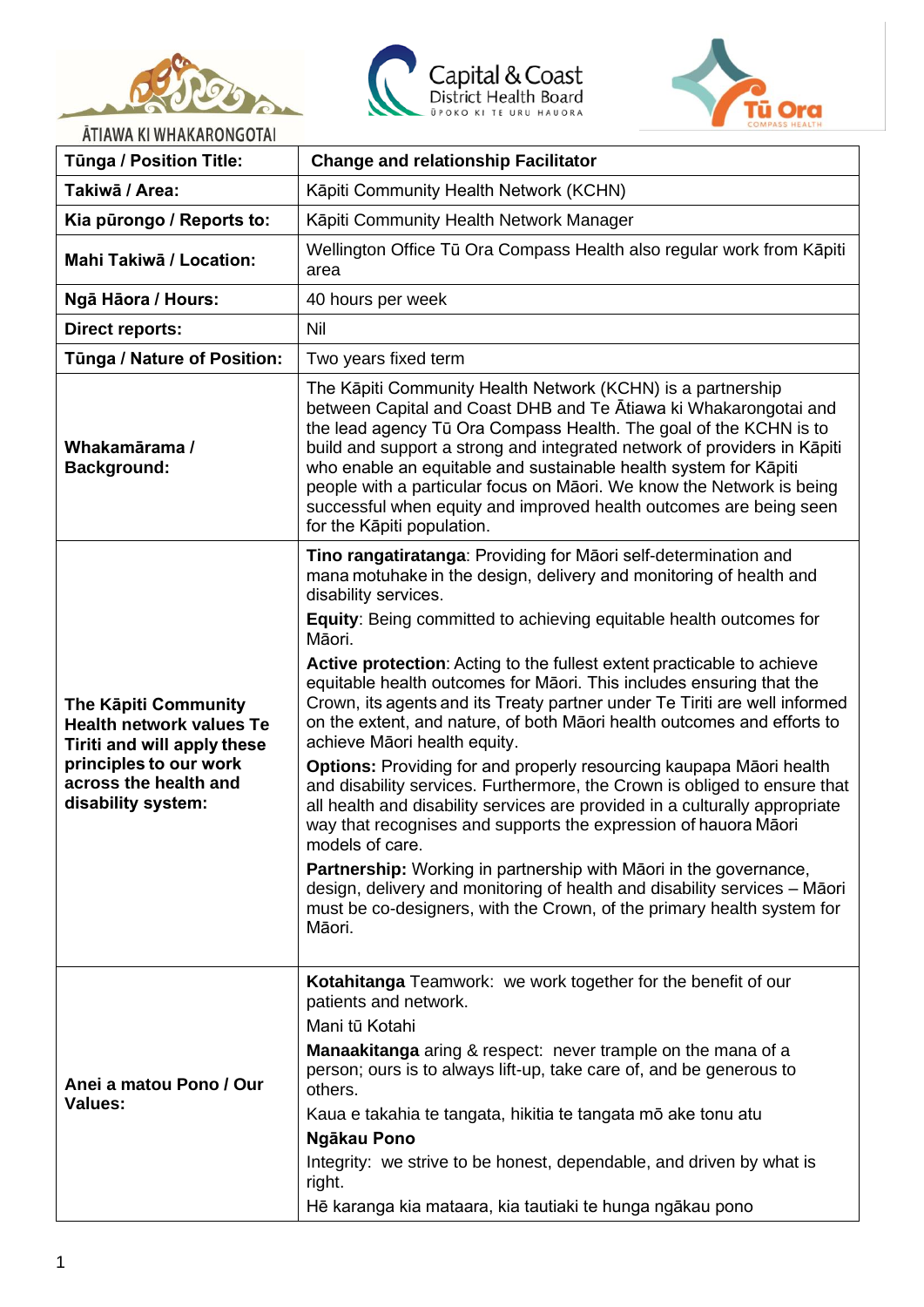| Whakapai Continuous Improvement: we pursue excellence through |
|---------------------------------------------------------------|
| continuous learning, innovation, and improvement.             |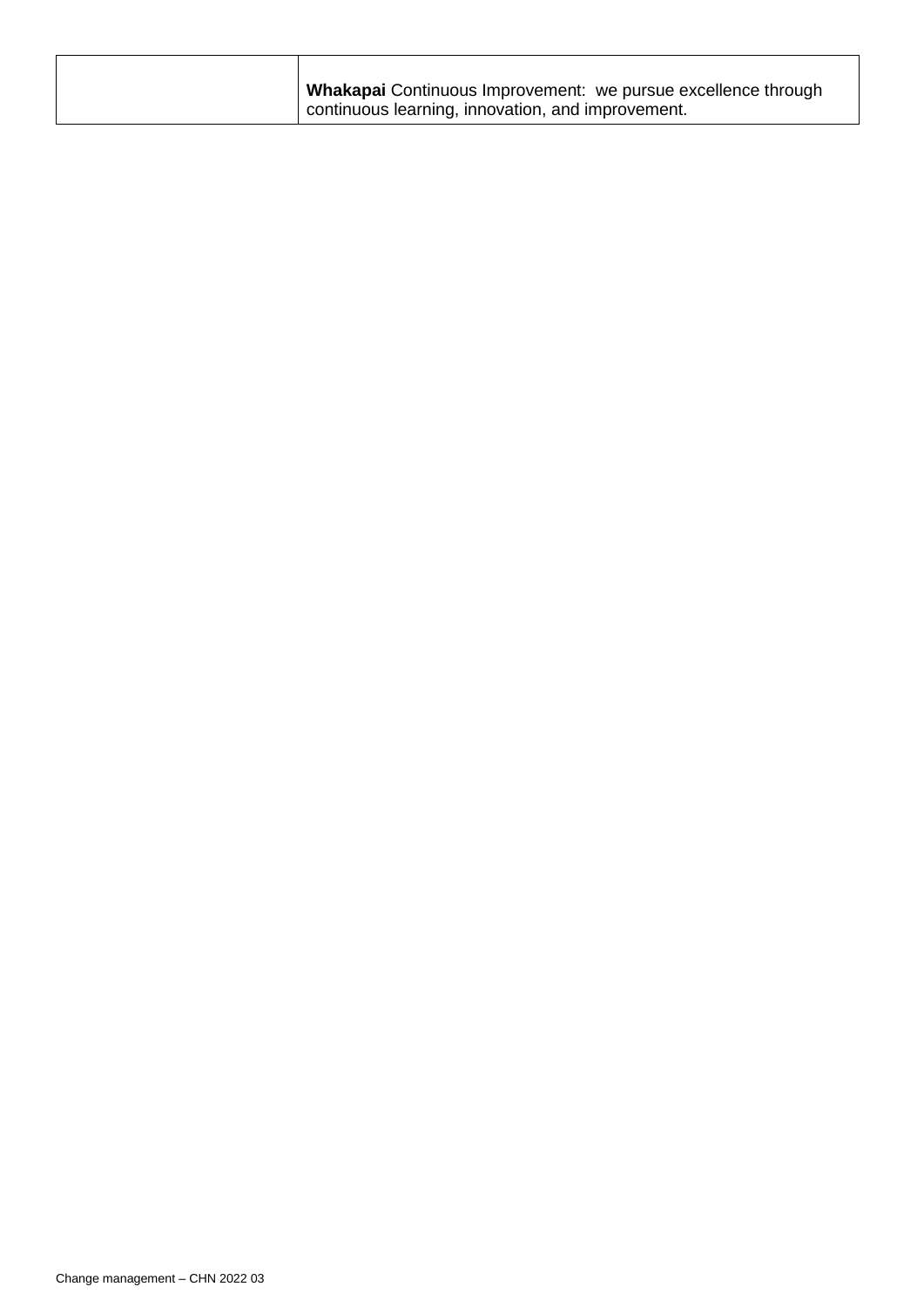## **ARONGA – ROLE PURPOSE**

This role is part of the backbone Operations Team working to develop and implement the Kāpiti Community Health Network. A core role of the Operations Teams is to lead and manage the Kāpiti Network work programme and the various initiatives and projects underway.

As a Team we are always looking for ideas and opportunities for health providers to work together in different ways. This role will focus on applying a change lens to the CHN work programme to ensure projects are successful and lasting.

The key purpose of the Change Management Facilitator role is to:

- Work with the Kāpiti Network Team and Network providers to develop and deliver opportunities for change
- Assess the scope and scale of change of projects to determine the most appropriate change approach to achieve outcomes
- Proactively identify and manage change risks
- Create and implement change management strategies
- Support the development of a culture and practice of change management into the Network Operations Team
- Develop and deepen relationships with providers in the Kāpiti region
- Work with all health providers in the Kāpiti Network to improve the health outcomes for Kāpiti residents
- Support broader Locality and Network development as needed

Note There will be some cross over with project management skills but the focus is on relationships and support for providers to make change not necessarily formal project management staged intervention.

| <b>WHANAUNGATANGA - KEY RELATIONSHIPS</b> |                                                                                                                                                  |                                   |                                                                                 |
|-------------------------------------------|--------------------------------------------------------------------------------------------------------------------------------------------------|-----------------------------------|---------------------------------------------------------------------------------|
|                                           | Internal                                                                                                                                         |                                   | External                                                                        |
|                                           | Network Lead – Kāpiti Community Health<br><b>Network Team</b>                                                                                    |                                   | Te Ātiawa ki Whakarongotai<br>CCDHB                                             |
|                                           | Kāpiti Community Health Network<br>operations team members                                                                                       |                                   | Health sector stakeholders<br>Project stakeholders - including the community of |
|                                           | General Manager, Service Development                                                                                                             | including primary care providers. | Kāpiti and all relevant community-based services                                |
|                                           | Tū Ora Compass Health staff, particularly<br>the primary care development group,<br>population health, analyst, data entry,<br>and finance teams |                                   |                                                                                 |

| Pūkenga /<br><b>Competency</b>           | <b>Ngā Mahi / Activities</b>                                                                                                                                                                                                                     | Ngā Kawatau / Expectations                                                                                                                                                                                                                                    |
|------------------------------------------|--------------------------------------------------------------------------------------------------------------------------------------------------------------------------------------------------------------------------------------------------|---------------------------------------------------------------------------------------------------------------------------------------------------------------------------------------------------------------------------------------------------------------|
| <b>Change facilitation</b><br>experience | Work with providers to identify<br>$\bullet$<br>opportunities for change<br>Able to support health<br>providers in the Kāpiti region<br>to make the key changes<br>required to implement the<br>changes identified.<br>Works as part of the KCHN | Work to develop a robust<br>$\bullet$<br>relationship to support KCHN<br>processes<br>Coach and support providers in<br>$\bullet$<br>dealing with a changing<br>environment<br>Interpreting and quantifying of<br>$\bullet$<br>data for internal and external |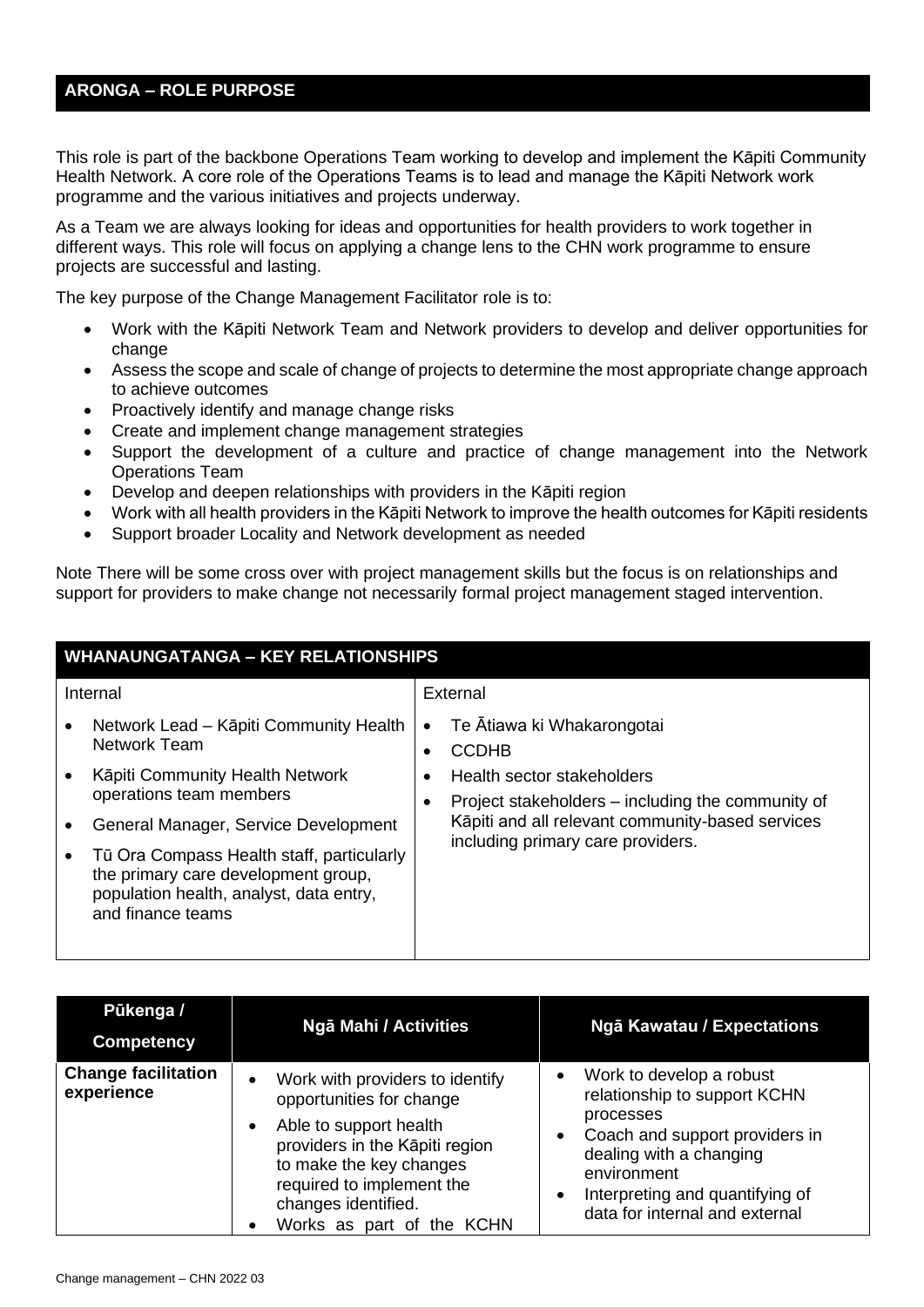|                                                                    | backbone operation team and<br>overall<br>supports<br>team<br>objectives<br>Understands and applies the<br>$\bullet$<br>principles, types and stages of<br>change and develops<br>approaches to suit the situation<br>Understands the principles of<br>change management and the<br>stages of change acceptance<br>and can coach employees in<br>dealing with a changing<br>environment<br>Designs approach and plans<br>with an awareness of<br>prevailing cultures<br>Critically questions information<br>$\bullet$<br>and uses insights obtained to<br>understand the changing<br>Health environment | reporting requirements<br>Define and measure success<br>$\bullet$<br>metrics and monitor change<br>progress<br>Identify, analyse, prepare risk<br>$\bullet$<br>mitigation tactics |
|--------------------------------------------------------------------|---------------------------------------------------------------------------------------------------------------------------------------------------------------------------------------------------------------------------------------------------------------------------------------------------------------------------------------------------------------------------------------------------------------------------------------------------------------------------------------------------------------------------------------------------------------------------------------------------------|-----------------------------------------------------------------------------------------------------------------------------------------------------------------------------------|
| <b>Strategic</b><br>development                                    | Contributes to the network<br>$\bullet$<br>performance monitoring                                                                                                                                                                                                                                                                                                                                                                                                                                                                                                                                       | Effective implementation of<br>$\bullet$<br>KCHN initiatives ·                                                                                                                    |
| and/or<br>implementation                                           | Contribute to the strategic<br>٠<br>development of the KCHN $\cdot$<br>Identify and implement<br>٠<br>opportunities to expand and<br>enhance the KCHN                                                                                                                                                                                                                                                                                                                                                                                                                                                   | Evidence of contributing to the<br>monitoring and review development of<br><b>KCHN</b>                                                                                            |
| <b>Relationship</b>                                                | Work with providers to develop<br>$\bullet$                                                                                                                                                                                                                                                                                                                                                                                                                                                                                                                                                             | Works to develop a robust<br>$\bullet$                                                                                                                                            |
| development<br>and/or<br>implementation                            | a robust relationship to support<br>change management processes                                                                                                                                                                                                                                                                                                                                                                                                                                                                                                                                         | relationship to support<br>change management<br>processes                                                                                                                         |
|                                                                    | as part of the KCHN .<br>Support the practices to<br>٠<br>implement key KCHN enablers<br>and elements.                                                                                                                                                                                                                                                                                                                                                                                                                                                                                                  | Deliver engaging, informative,<br>$\bullet$<br>well-organised information<br>and presentations<br>Facilitate meetings effectively                                                 |
| <b>Continuous Quality</b><br>Improvement/Risk<br><b>Management</b> | Adopt lean methodology in the<br>$\bullet$<br>team's daily work processes and<br>activity.<br>Actively review initiatives, activity,<br>$\bullet$<br>and programmes to seek<br>opportunities for continuous<br>quality improvement<br>Take a continuous quality<br>٠<br>improvement approach to ensure<br>work is done and staff are<br>supported.<br>Actively contribute to identification<br>$\bullet$<br>and management of risk                                                                                                                                                                      | Contributes to all network planning,<br>$\bullet$<br>reviewing and reporting<br>Risks are identified early, and<br>$\bullet$<br>management plans are implemented                  |
| <b>Teamwork</b>                                                    | Works cooperatively with others in<br>$\bullet$<br>the team:<br>Shares expertise<br>Works for solutions that all<br>team members can support.<br>Listens and responds<br>٠<br>constructively to other ideas and<br>proposals.                                                                                                                                                                                                                                                                                                                                                                           | Works as a competent member of a<br>$\bullet$<br>team willingly providing back up<br>support when appropriate and<br>actively supports group goals.                               |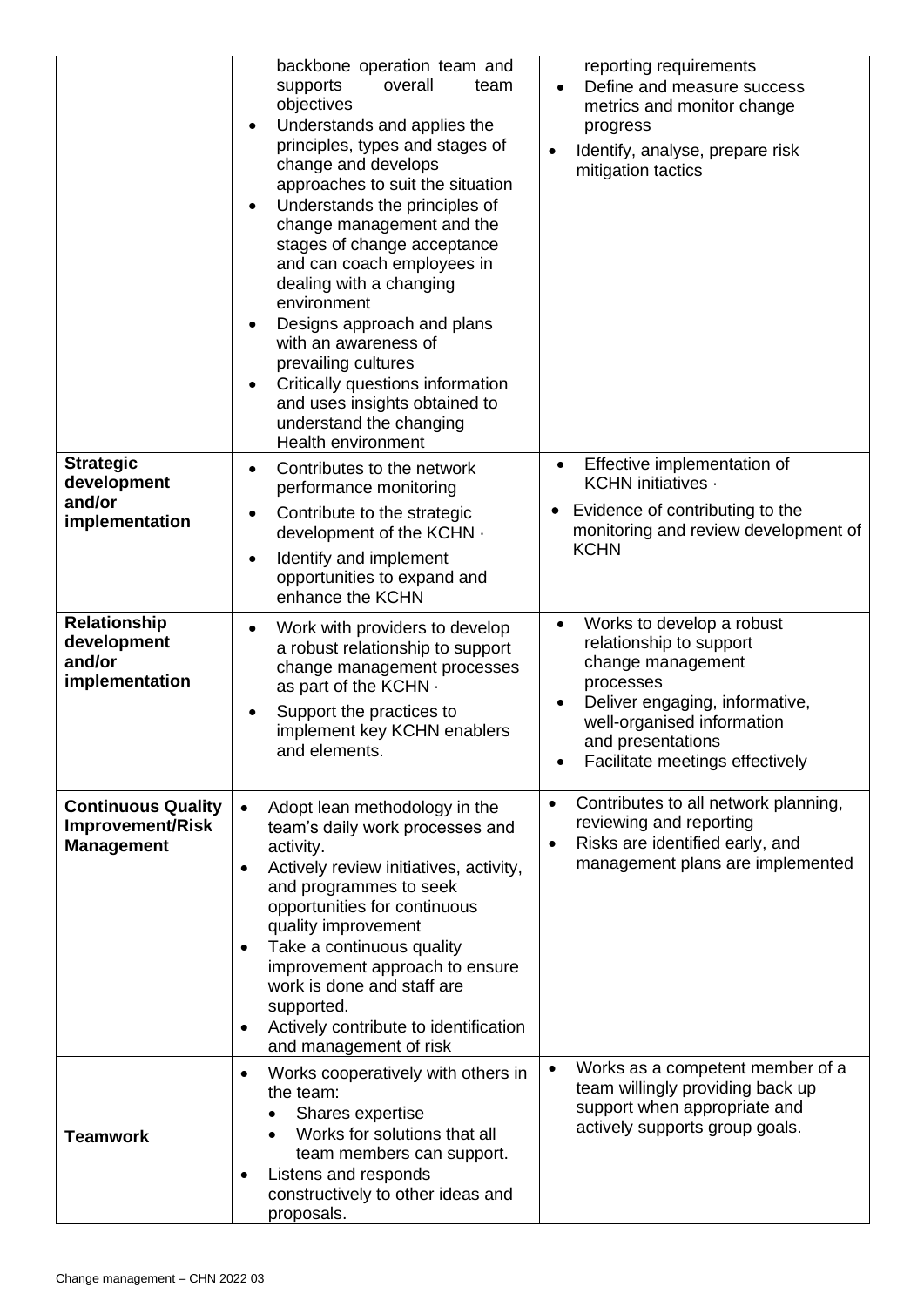| Te Tiriti o Waitangi<br>and cultural<br>responsiveness | Demonstrates the principles of Te<br>$\bullet$<br>Tiriti o Waitangi within the<br>workplace and when interacting<br>with others<br>Uses an equity lens over all work<br>٠<br>to ensure it contributes to<br>improved health outcomes for<br>Māori and other priority<br>populations.<br>Actively seeks out opportunities to<br>$\bullet$<br>empower whānau to draw on their<br>existing capabilities, and strengths<br>to find solutions to their health and<br>wellbeing concerns, with the<br>coordinated support from a range<br>of providers to resolve their health<br>and wellbeing issues, with<br>coordinated support from a range<br>of providers.<br>Recognises the importance of<br>٠<br>effective communication across a<br>range of media modalities, and<br>how our internal systems and<br>processes support our overall<br>efforts to improve cultural<br>competency within the workplace,<br>including how and what we write.<br>Engage across internal systems<br>٠<br>processes to ensure what we write<br>and say supports our overall<br>efforts to improve cultural<br>competence and the health status<br>of Māori and high need<br>populations. | Demonstrates and operationalises<br>the principles of tino rangatiratanga,<br>equity, active protection, options, and<br>partnership in everyday work.<br>Demonstrates a commitment to<br>$\bullet$<br>improving equity of health outcomes<br>for Pacific, people with disabilities<br>and other priority populations.<br>Is committed to supporting future<br>workforce development opportunities<br>for cultural competency within the<br>workplace.<br>Actively promotes equality and<br>$\bullet$<br>diversity within the Network<br>environment. |
|--------------------------------------------------------|-------------------------------------------------------------------------------------------------------------------------------------------------------------------------------------------------------------------------------------------------------------------------------------------------------------------------------------------------------------------------------------------------------------------------------------------------------------------------------------------------------------------------------------------------------------------------------------------------------------------------------------------------------------------------------------------------------------------------------------------------------------------------------------------------------------------------------------------------------------------------------------------------------------------------------------------------------------------------------------------------------------------------------------------------------------------------------------------------------------------------------------------------------------------------|-------------------------------------------------------------------------------------------------------------------------------------------------------------------------------------------------------------------------------------------------------------------------------------------------------------------------------------------------------------------------------------------------------------------------------------------------------------------------------------------------------------------------------------------------------|
| <b>Health and Safety</b>                               | Ensures that work is done in a<br>safe way within a safe<br>environment.<br>Reports and works to eliminate,<br>٠<br>isolate, or minimise any hazards.<br>Participates in health and safety<br>$\bullet$<br>management practices for all<br>employees.<br>Applies the organisation's health<br>$\bullet$<br>and safety policies and<br>procedures.                                                                                                                                                                                                                                                                                                                                                                                                                                                                                                                                                                                                                                                                                                                                                                                                                       | The organisation complies with its<br>responsibilities under the Health and<br>Safety at Work Act 2015 and any<br>subsequent amendments or<br>replacements legislation.<br>Can demonstrate actions in an<br>$\bullet$<br>emergency that are specific to the<br>workplace and are designed to keep<br>individuals safe.                                                                                                                                                                                                                                |

## **KAI MAHI – PERSON SPECIFICATION**

| Essential skills, knowledge, and experience                                                                                                                              | Desirable skills, knowledge, and experience                                                                                |
|--------------------------------------------------------------------------------------------------------------------------------------------------------------------------|----------------------------------------------------------------------------------------------------------------------------|
| Demonstrated experience in leading and<br>facilitating change processes in an<br>operational environment<br>Excellent communication and<br>stakeholder management skills | Expertise in leading change processes<br>using recognized tools and<br>methodologies,<br>• Clinical background / knowledge |